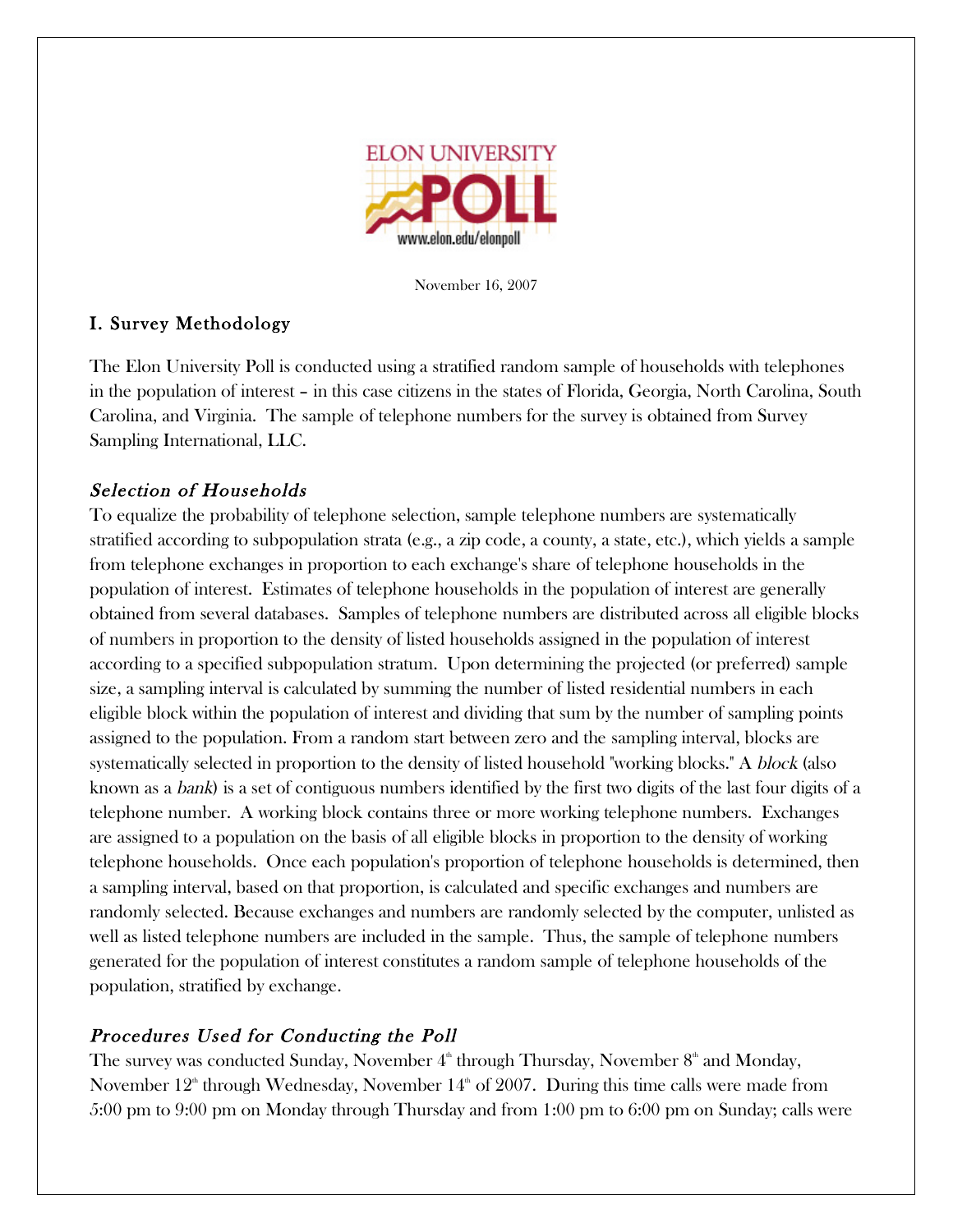made EST for these dates and times. The Elon University Poll uses CATI system software (computer assisted telephone interviewing) in the administration of surveys. For each working telephone number in the sample, several attempts were made to reach the household. Only individuals in households 18 years or older were interviewed; those reached at business or work numbers were not interviewed. Interviews were completed with 1,374 adults from households in the south Atlantic region (the five states noted above, Florida, Georgia, North Carolina, South Carolina, and Virginia). For a sample size of 1,374, there is a 95 percent probability that our survey results are within plus or minus 2.7 percent (the margin of error) of the actual population distribution for any given question. For sub-samples, the margin of error is higher depending on the size of the subsample. When we use a subsample, we identify these results as being from a subsample and provide the total number of respondents and margin of error for that subsample. In reporting our results, we note any use of a subsample where applicable.

### Questions and Question Order

The Elon University Poll provides the questions as worded and the order in which these questions are administered (to respondents). Conspicuous in reviewing some questions is the "bracketed" information. Information contained within brackets ( [ ] ) denotes response options as provided in the question; this bracketed information is rotated per question to ensure that respondents do not receive a set order of response options presented to them, which also maintains question construction integrity by avoiding respondent acquiescence based on question composition. Some questions used a probe maneuver to determine a respondent's intensity of perspective. Probe techniques used in this questionnaire mainly consist of asking a respondent if their response is more intense than initially provided. For example, upon indicating whether s/he is satisfied or dissatisfied, we asked the respondent "would you say you are very \_\_\_\_\_\_\_\_\_". This technique is employed in some questions as opposed to specifying the full range of choices in the question. Though specifying the full range of options in questions is a commonly accepted practice in survey research, we sometimes prefer that the respondent determine whether their perspective is stronger or more intense for which the probe technique used. Another method for acquiring information from respondents is to ask an "open-ended" question. The open-ended question is a question for which no response options are provided, i.e., it is entirely up to the respondent to provide the response information.

## The Elon University Poll

The Elon University Poll is conducted under the auspices of the Center for Public Opinion Polling (Hunter Bacot, Director), which is a constituent part of the Institute for Politics and Public Affairs (George Taylor, Director); both these organizations are housed in the department of political science at Elon University. These academic units are part of Elon College, the College of Arts and Sciences at Elon University, which is under the direction of Dr. Steven House (Dean). The Elon University administration, led by Dr. Leo Lambert, President of the university, fully support the Elon University Poll as part of its service commitment to state, regional, and national constituents. Dr. Hunter Bacot, a professor in the department of political science, directs the Elon University Poll. Elon University students administer the survey as part of the University's commitment to experiential learning where "students learn through doing."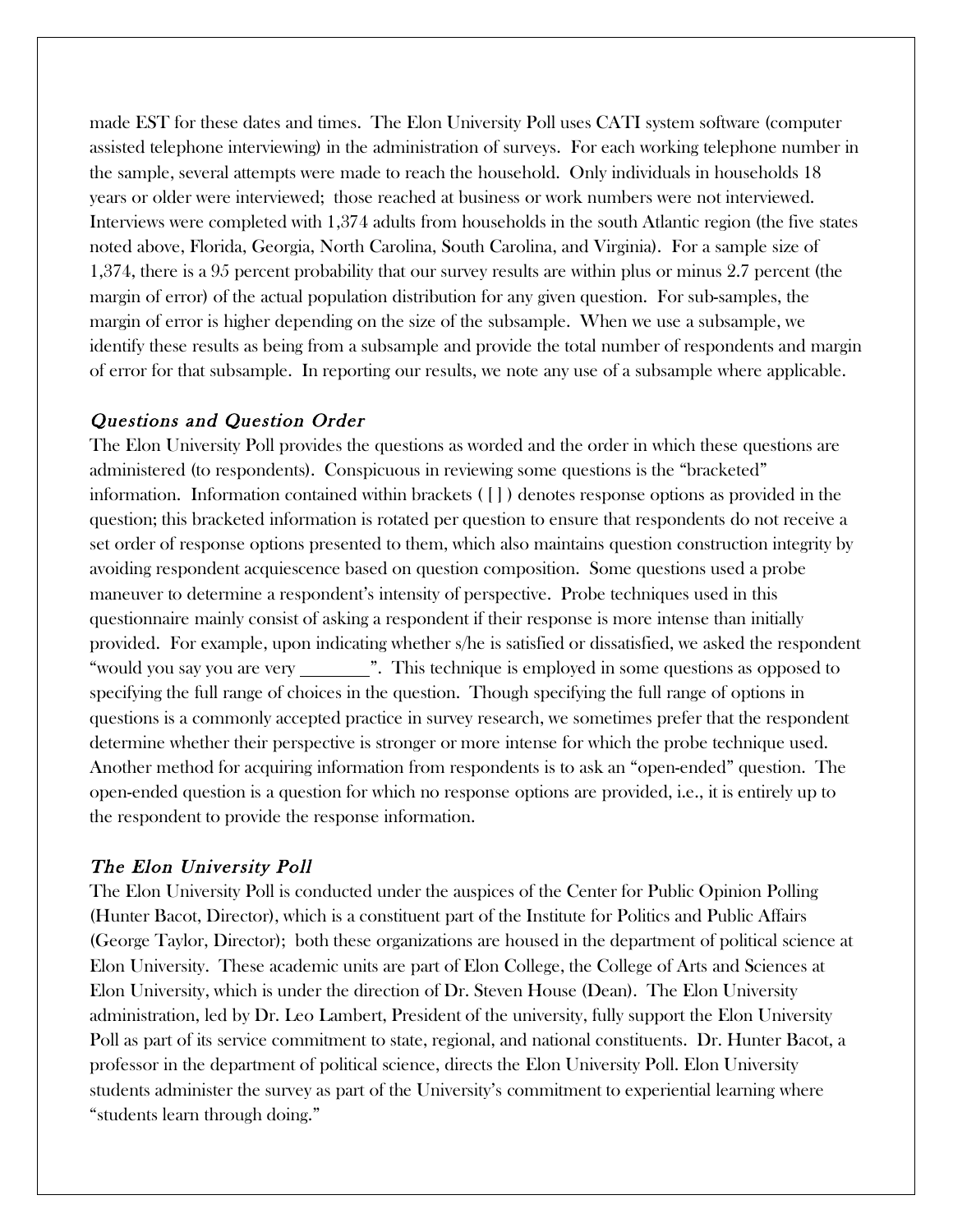# II. Survey Instrument and Percent Distributions by Question

Interviews were completed with 1374 adults from households in the North Carolina. For a sample size of 1374, there is a 95 percent probability that our survey results are within plus or minus 2.7 percent (the margin of error) of the **actual population distribution for any given question.**

| About the Codes appearing in Questions and Responses |                                                                                                                                                                                                                                                                                                                                                                                                                                                                |
|------------------------------------------------------|----------------------------------------------------------------------------------------------------------------------------------------------------------------------------------------------------------------------------------------------------------------------------------------------------------------------------------------------------------------------------------------------------------------------------------------------------------------|
|                                                      |                                                                                                                                                                                                                                                                                                                                                                                                                                                                |
| <b>Response Options not offered</b>                  | Response options are not offered to the person taking the survey<br>(respondent), but are included in the question as asked (and usually<br>denoted by brackets, [1]. Response options are generally offered<br>only for demographic questions ((background characteristic, e.g., age,<br>education, income, etc.).                                                                                                                                            |
| v = volunteered response                             | Respondents volunteer response option. As response options are not<br>offered to those taking the survey, some respondents offer or volunteer<br>response options. Though not all volunteered options can be<br>anticipated, the more common options are noted.                                                                                                                                                                                                |
| $p =$ probed response                                | Respondents self-place in this option or category. A probe maneuver<br>is used in questions to allow the respondent to indicate whether her/his<br>response is more intense than initially provided for in the choices<br>appearing in the question. For example, on probe questions the<br>interviewer, upon a respondent indicating that she/he is satisfied (or<br>dissatisfied), is instructed to ask him/her "Would you say you are "very<br>satisfied"?" |

Now I would like to know what you think about the President of the United States. . . Do you [approve or **disapprove] of the way George W. Bush is handling his job as President? (probe)**

|                       | Percent |
|-----------------------|---------|
| STRONGLY DISAPPROVE   | 39.5    |
| <b>DISAPPROVE</b>     | 17.5    |
| <b>APPROVE</b>        | 23.8    |
| STRONGLY APPROVE      | 10.2    |
| DON T KNOW (v)        | 7.2     |
| REFUSED (v)           | 1.8     |
| Total (1374, +/- 2.7) | 100.0   |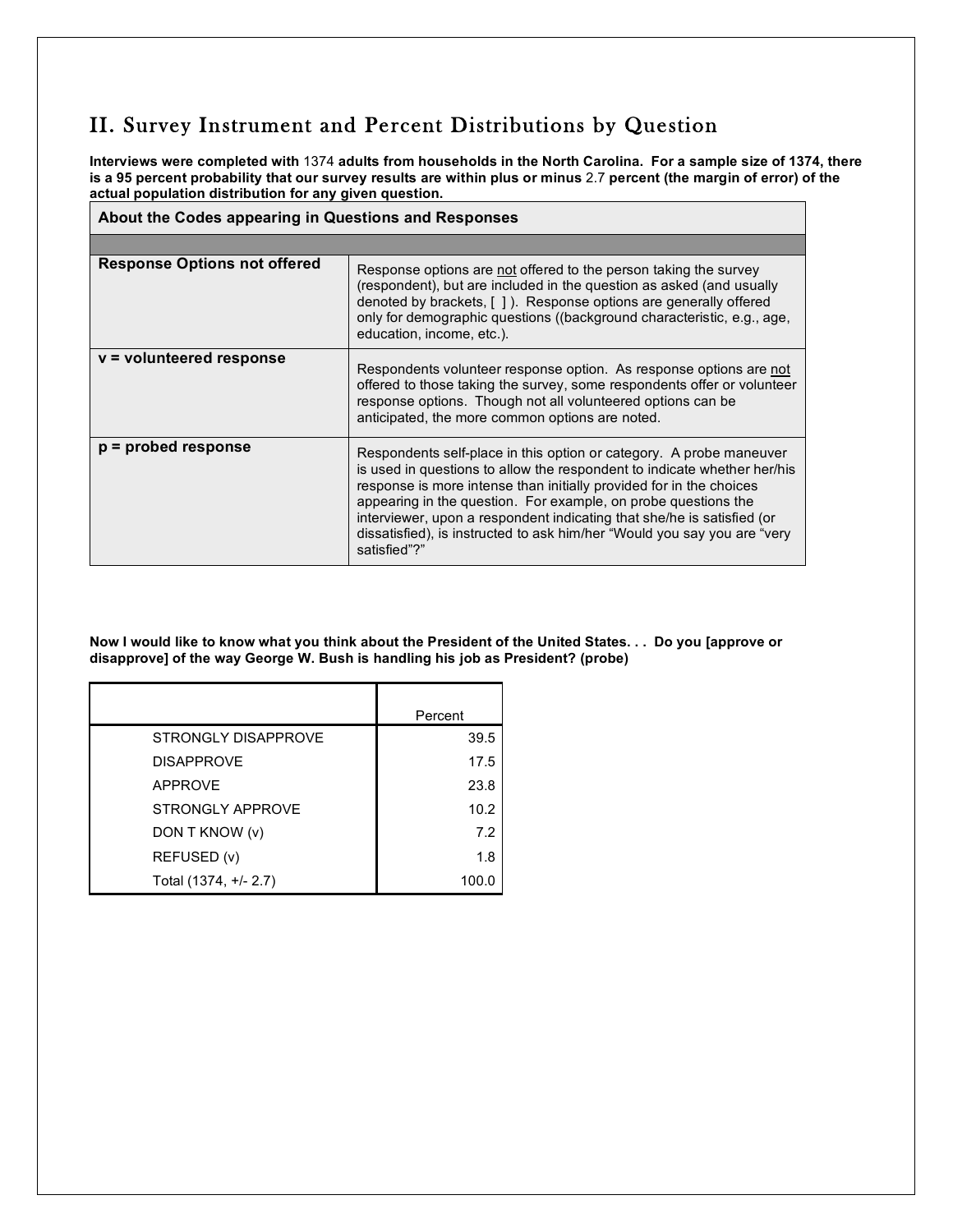**Do you [approve or disapprove] of the way President Bush is handling the economy? (probe)**

|                       | Percent |
|-----------------------|---------|
| STRONGLY DISAPPROVE   | 326     |
| <b>DISAPPROVE</b>     | 23.5    |
| APPROVE               | 24.7    |
| STRONGLY APPROVE      | 8.3     |
| DON T KNOW (v)        | 10.0    |
| REFUSED (v)           | 1.0     |
| Total (1374, +/- 2.7) | 100.0   |

#### **Do you [approve or disapprove] of the way President Bush is handling the war in Iraq? (probe)**

|                       | Percent |
|-----------------------|---------|
| STRONGLY DISAPPROVE   | 43.6    |
| <b>DISAPPROVE</b>     | 19.0    |
| <b>APPROVE</b>        | 21.9    |
| STRONGLY APPROVE      | 8.8     |
| DON T KNOW (v)        | 5.7     |
| REFUSED (v)           | 1.0     |
| Total (1374, +/- 2.7) | 100.0   |

## **IRAQ WAR**

#### **Do you think the war with Iraq has made us [more safe or less safe] from terrorism?**

|                       | Percent |
|-----------------------|---------|
| <b>LESS SAFE</b>      | 41.5    |
| ABOUT THE SAME (v)    | 14.0    |
| <b>MORE SAFE</b>      | 38.0    |
| DON T KNOW (v)        | 6.1     |
| REFUSED (v)           | .5      |
| Total (1374, +/- 2.7) | 100.0   |

# Do you think the United States is now [more at risk or less at risk] of future terrorist attacks?

|                         | Percent |
|-------------------------|---------|
| <b>LESS AT RISK</b>     | 26.1    |
| ABOUT THE SAME RISK (v) | 13.7    |
| <b>MORE AT RISK</b>     | 54.2    |
| DON T KNOW (v)          | 5.5     |
| REFUSED (v)             | .5      |
| Total (1374, +/- 2.7)   | 100.0   |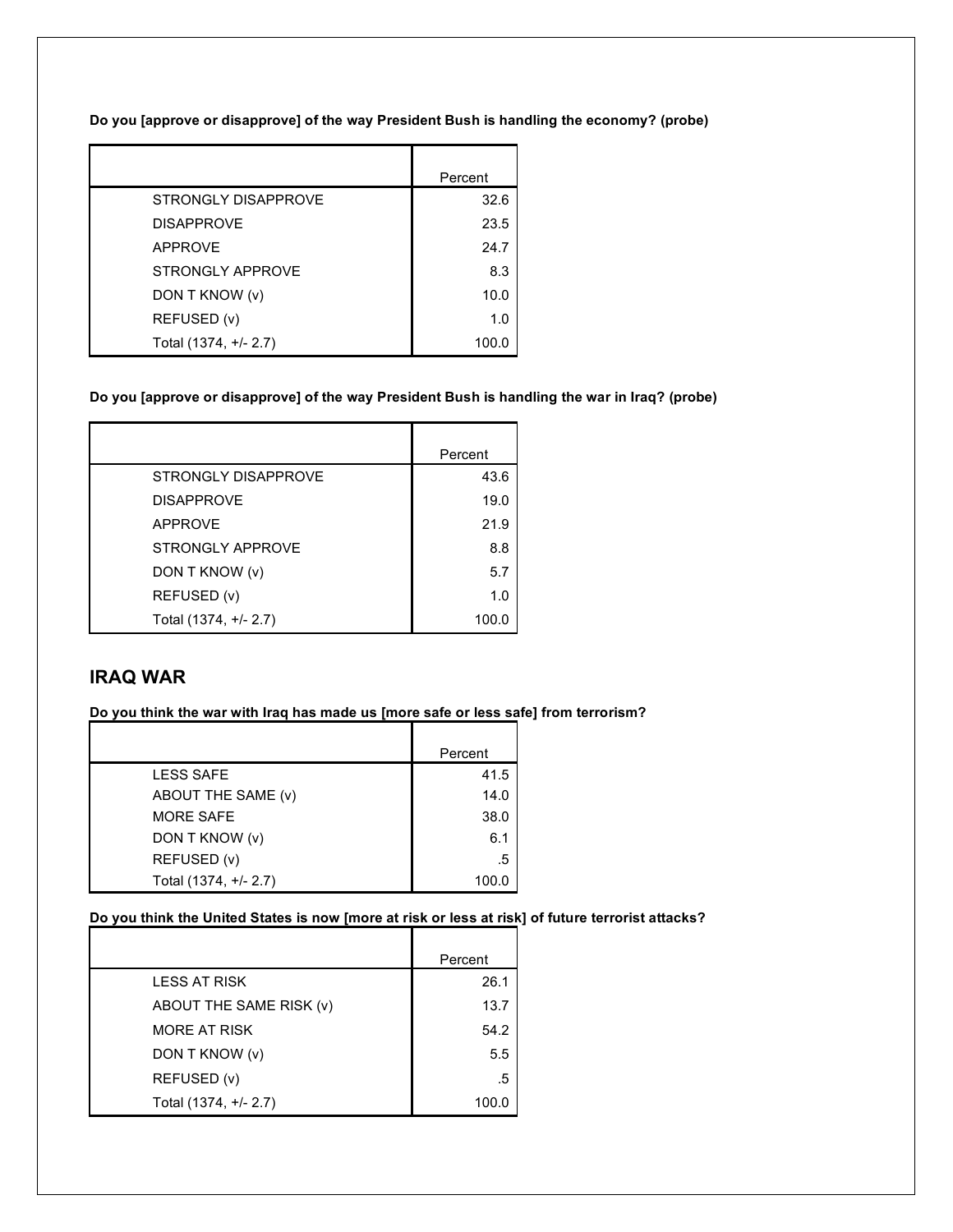#### **At this point, should the United States be in Iraq?**

|                       | Percent |
|-----------------------|---------|
| NO.                   | 52.2    |
| <b>YES</b>            | 41.1    |
| DON T KNOW (v)        | 6.2     |
| REFUSED (v)           | .6      |
| Total (1374, +/- 2.7) | 100.0   |

Do you [support or oppose] plans for setting a timetable for withdrawing some U.S. troops from Iraq by the **beginning of 2009?**

|                               | Percent |
|-------------------------------|---------|
| STRONGLY OPPOSE               | 13.3    |
| <b>OPPOSE</b>                 | 13.8    |
| <b>SUPPORT</b>                | 30.0    |
| STRONGLY SUPPORT              | 32.9    |
| MAKES NO DIFFERENCE TO ME (v) | 1.2     |
| STAY UNTIL JOB IS DONE (v)    | 3.5     |
| DON T KNOW (v)                | 5.0     |
| REFUSED (v)                   | -3      |
| Total (1374, +/- 2.7)         | 100.0   |

Do you [support or oppose] plans for setting a timetable for withdrawing some U.S. troops from Iraq by the summer **of 2008?**

|                               | Percent |
|-------------------------------|---------|
| STRONGLY OPPOSE               | 13.7    |
| <b>OPPOSE</b>                 | 16.3    |
| <b>SUPPORT</b>                | 24.1    |
| STRONGLY SUPPORT              | 33.0    |
| MAKES NO DIFFERENCE TO ME (v) | 1.7     |
| STAY UNTIL JOB IS DONE (v)    | 3.9     |
| DON T KNOW (v)                | 6.9     |
| REFUSED (v)                   | .5      |
| Total (1374, +/- 2.7)         | 100.0   |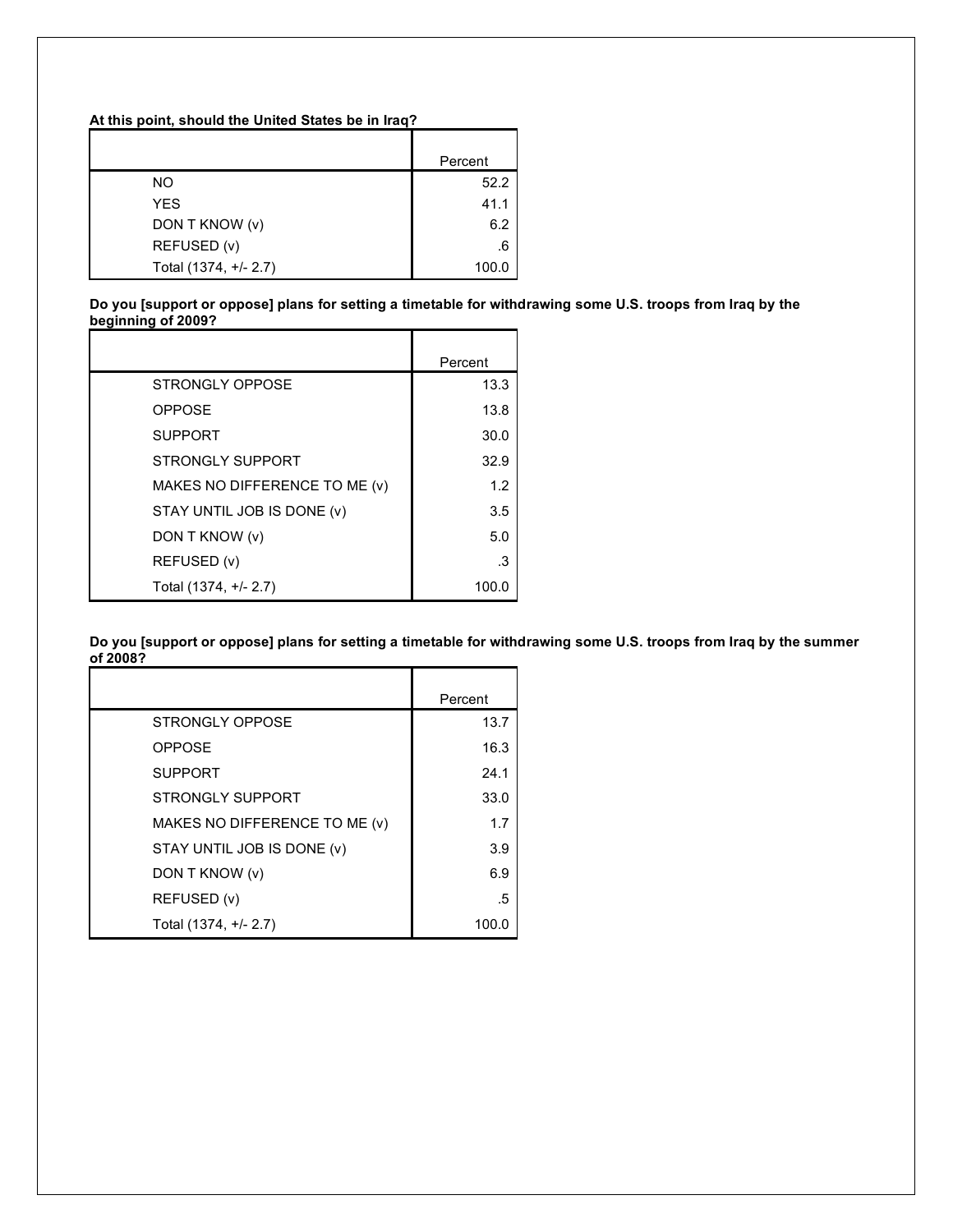**Do you think the war with Iraq was worth fighting or not?**

|                       | Percent |
|-----------------------|---------|
| NOT WORTH IT          | 52.0    |
| <b>WORTH IT</b>       | 40.1    |
| DON T KNOW (v)        | 7.2     |
| REFUSED (v)           | .7      |
| Total (1374, +/- 2.7) | 100.0   |

### **CONGRESS**

Now I d like to know how you feel about Congress . . . Please tell me how much confidence you, yourself, have in **this Congress? [none at all, not much, some, or a lot]**

|                       | <b>Valid Percent</b> |
|-----------------------|----------------------|
| NO CONFIDENCE AT ALL  | 20.2                 |
| NOT MUCH CONFIDENCE   | 33.0                 |
| SOME CONFIDENCE       | 39.3                 |
| A LOT OF CONFIDENCE   | 4.1                  |
| DON T KNOW (v)        | 3.0                  |
| REFUSED (v)           | .4                   |
| Total (1374, +/- 2.7) | 100.0                |

**Would you say that lately your confidence in Congress has [increased, decreased, or remained the same]?**

|                       | Percent |
|-----------------------|---------|
| <b>DECREASED</b>      | 51.3    |
| REMAINED THE SAME     | 35.3    |
| <b>INCREASED</b>      | 9.2     |
| DON T KNOW (v)        | 3.9     |
| REFUSED (v)           | .2      |
| Total (1374, +/- 2.7) | 100.0   |

Overall, who do you trust to do a better job coping with the main issues the nation faces over the next year . . . [do **you trust President Bush or the Democrats in Congress to do a better job]?**

|                       | Percent |
|-----------------------|---------|
| PRESIDENT BUSH        | 32.0    |
| DEMOCRATS IN CONGRESS | 44.0    |
| BOTH<br>(v)           | 1.9     |
| NEITHER (v)           | 14.5    |
| DON T KNOW (v)        | 6.6     |
| REFUSED (v)           | 1.0     |
| Total (1374, +/- 2.7) | 100.0   |